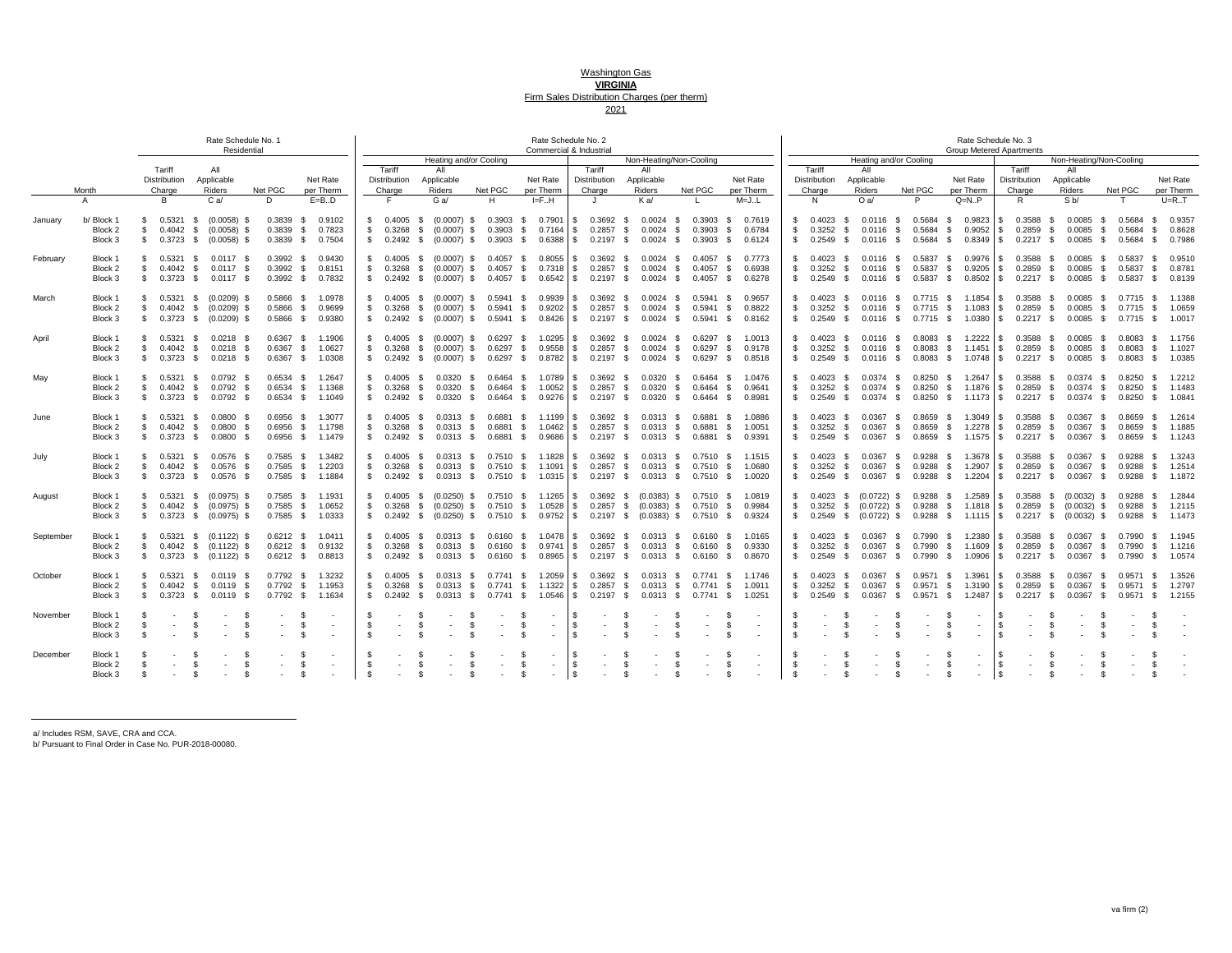#### Washington Gas **VIRGINIA** Firm Sales Distribution Charges (per therm) 2021

|           |                    |                        | Rate Schedule No. 5 |    | Large Commercial & Industrial |    |           |                        | Rate Schedule No. 6 |     | Large Group Metered Apartments |    |           |
|-----------|--------------------|------------------------|---------------------|----|-------------------------------|----|-----------|------------------------|---------------------|-----|--------------------------------|----|-----------|
|           |                    | Tariff<br>Distribution | All<br>Applicable   |    |                               |    | Net Rate  | Tariff<br>Distribution | All<br>Applicable   |     |                                |    | Net Rate  |
|           | Month              | Charge                 | Riders              |    | Net PGC                       |    | per Therm | Charge                 | Riders              |     | Net PGC                        |    | per Therm |
|           | Α                  | В                      | Ca                  |    | D                             |    | E=BD      | F                      | G a/                |     | н                              |    | IF.H      |
| January   | Block 1<br>b/      | \$<br>0.3738           | \$<br>0.0135        | \$ | 0.3903                        | \$ | 0.7776    | \$<br>0.4002           | \$<br>0.0116        | \$  | 0.5684                         | \$ | 0.9802    |
|           | Block 2            | \$<br>0.3028           | \$<br>0.0135        | \$ | 0.3903                        | \$ | 0.7066    | \$<br>0.3228           | \$<br>0.0116        | \$  | 0.5684                         | \$ | 0.9028    |
|           | Block 3            | \$<br>0.2247           | \$<br>0.0135        | \$ | 0.3903                        | \$ | 0.6285    | \$<br>0.2534           | \$<br>0.0116        | \$  | 0.5684                         | \$ | 0.8334    |
|           | Block 4            | \$<br>0.1377           | \$<br>0.0135        | \$ | 0.3903                        | \$ | 0.5415    | \$<br>0.1427           | \$<br>0.0116        | \$  | 0.5684                         | \$ | 0.7227    |
| February  | Block 1            | \$<br>0.3738           | \$<br>0.0135        | S  | 0.4057                        | S  | 0.7930    | \$<br>0.4002           | \$<br>0.0116        | \$  | 0.5837                         | \$ | 0.9955    |
|           | Block 2            | \$<br>0.3028           | \$<br>0.0135        | \$ | 0.4057                        | \$ | 0.7220    | \$<br>0.3228           | \$<br>0.0116        | \$  | 0.5837                         | \$ | 0.9181    |
|           | Block 3            | \$<br>0.2247           | \$<br>0.0135        | \$ | 0.4057                        | \$ | 0.6439    | \$<br>0.2534           | \$<br>0.0116        | \$  | 0.5837                         | \$ | 0.8487    |
|           | Block 4            | \$<br>0.1377           | \$<br>0.0135        | \$ | 0.4057                        | \$ | 0.5569    | \$<br>0.1427           | \$<br>0.0116        | \$  | 0.5837                         | \$ | 0.7380    |
| March     | Block 1            | \$<br>0.3738           | \$<br>0.0135        | S  | 0.5941                        | S  | 0.9814    | \$<br>0.4002           | \$<br>0.0116        | \$  | 0.7715                         | S  | 1.1833    |
|           | Block 2            | \$<br>0.3028           | \$<br>0.0135        | \$ | 0.5941                        | \$ | 0.9104    | \$<br>0.3228           | \$<br>0.0116        | \$  | 0.7715                         | \$ | 1.1059    |
|           | Block 3            | \$<br>0.2247           | \$<br>0.0135        | \$ | 0.5941                        | \$ | 0.8323    | \$<br>0.2534           | \$<br>0.0116        | \$  | 0.7715                         | \$ | 1.0365    |
|           | Block 4            | \$<br>0.1377           | \$<br>0.0135        | \$ | 0.5941                        | \$ | 0.7453    | \$<br>0.1427           | \$<br>0.0116        | \$  | 0.7715                         | \$ | 0.9258    |
| April     | Block 1            | \$<br>0.3738           | \$<br>0.0135        | \$ | 0.6297                        | \$ | 1.0170    | \$<br>0.4002           | \$<br>0.0116        | \$  | 0.8083                         | \$ | 1.2201    |
|           | Block 2            | \$<br>0.3028           | \$<br>0.0135        | \$ | 0.6297                        | S  | 0.9460    | \$<br>0.3228           | \$<br>0.0116        | \$  | 0.8083                         | S  | 1.1427    |
|           | Block 3            | \$<br>0.2247           | \$<br>0.0135        | \$ | 0.6297                        | \$ | 0.8679    | \$<br>0.2534           | \$<br>0.0116        | \$  | 0.8083                         | \$ | 1.0733    |
|           | Block 4            | \$<br>0.1377           | \$<br>0.0135        | S  | 0.6297                        | \$ | 0.7809    | \$<br>0.1427           | \$<br>0.0116        | \$  | 0.8083                         | \$ | 0.9626    |
| May       | Block 1            | \$<br>0.3738           | \$<br>0.0313        | S  | 0.6464                        | \$ | 1.0515    | \$<br>0.4002           | \$<br>0.0367        | \$  | 0.8250                         | \$ | 1.2619    |
|           | Block 2            | \$<br>0.3028           | \$<br>0.0313        | \$ | 0.6464                        | \$ | 0.9805    | \$<br>0.3228           | \$<br>0.0367        | \$  | 0.8250                         | \$ | 1.1845    |
|           | Block 3            | \$<br>0.2247           | \$<br>0.0313        | S  | 0.6464                        | \$ | 0.9024    | \$<br>0.2534           | \$<br>0.0367        | \$  | 0.8250                         | \$ | 1.1151    |
|           | Block 4            | \$<br>0.1377           | \$<br>0.0313        | \$ | 0.6464                        | \$ | 0.8154    | \$<br>0.1427           | \$<br>0.0367        | \$  | 0.8250                         | \$ | 1.0044    |
| June      | Block 1            | \$<br>0.3738           | \$<br>0.0313        | \$ | 0.6881                        | \$ | 1.0932    | \$<br>0.4002           | \$<br>0.0367        | \$  | 0.8659                         | \$ | 1.3028    |
|           | Block 2            | \$<br>0.3028           | \$<br>0.0313        | \$ | 0.6881                        | \$ | 1.0222    | \$<br>0.3228           | \$<br>0.0367        | \$  | 0.8659                         | \$ | 1.2254    |
|           | Block 3            | \$<br>0.2247           | \$<br>0.0313        | \$ | 0.6881                        | \$ | 0.9441    | \$<br>0.2534           | \$<br>0.0367        | \$  | 0.8659                         | \$ | 1.1560    |
|           | Block 4            | \$<br>0.1377           | \$<br>0.0313        | S  | 0.6881                        | S  | 0.8571    | \$<br>0.1427           | \$<br>0.0367        | \$  | 0.8659                         | \$ | 1.0453    |
| July      | Block 1            | \$<br>0.3738           | \$<br>0.0313        | \$ | 0.7510                        | \$ | 1.1561    | \$<br>0.4002           | \$<br>0.0367        | \$  | 0.9288                         | \$ | 1.3657    |
|           | Block 2            | \$<br>0.3028           | \$<br>0.0313        | \$ | 0.7510                        | \$ | 1.0851    | \$<br>0.3228           | \$<br>0.0367        | \$  | 0.9288                         | \$ | 1.2883    |
|           | Block 3            | \$<br>0.2247           | \$<br>0.0313        | \$ | 0.7510                        | \$ | 1.0070    | \$<br>0.2534           | \$<br>0.0367        | \$  | 0.9288                         | \$ | 1.2189    |
|           | Block 4            | \$<br>0.1377           | \$<br>0.0313        | \$ | 0.7510                        | \$ | 0.9200    | \$<br>0.1427           | \$<br>0.0367        | \$  | 0.9288                         | \$ | 1.1082    |
| August    | Block 1            | \$<br>0.3738           | \$<br>0.1505        | S  | 0.7510                        | S  | 1.2753    | \$<br>0.4002           | \$<br>(0.1497)      | -\$ | 0.9288                         | \$ | 1.1793    |
|           | Block 2            | \$<br>0.3028           | \$<br>0.1505        | \$ | 0.7510                        | \$ | 1.2043    | \$<br>0.3228           | \$<br>(0.1497)      | \$  | 0.9288                         | \$ | 1.1019    |
|           | Block 3            | \$<br>0.2247           | \$<br>0.1505        | \$ | 0.7510                        | \$ | 1.1262    | \$<br>0.2534           | \$<br>(0.1497)      | \$  | 0.9288                         | \$ | 1.0325    |
|           | Block 4            | \$<br>0.1377           | \$<br>0.1505        | \$ | 0.7510                        | \$ | 1.0392    | \$<br>0.1427           | \$<br>(0.1497)      | \$  | 0.9288                         | \$ | 0.9218    |
| September | Block 1            | \$<br>0.3738           | \$<br>0.0313        | \$ | 0.6160                        | \$ | 1.0211    | \$<br>0.4002           | \$<br>0.0367        | \$  | 0.7990                         | \$ | 1.2359    |
|           | Block <sub>2</sub> | \$<br>0.3028           | \$<br>0.0313        | S  | 0.6160                        | S  | 0.9501    | \$<br>0.3228           | \$<br>0.0367        | \$  | 0.7990                         | \$ | 1.1585    |
|           | Block 3            | \$<br>0.2247           | \$<br>0.0313        | \$ | 0.6160                        | \$ | 0.8720    | \$<br>0.2534           | \$<br>0.0367        | \$  | 0.7990                         | \$ | 1.0891    |
|           | Block 4            | \$<br>0.1377           | \$<br>0.0313        | \$ | 0.6160                        | \$ | 0.7850    | \$<br>0.1427           | \$<br>0.0367        | \$  | 0.7990                         | \$ | 0.9784    |
| October   | Block 1            | \$<br>0.3738           | \$<br>0.0313        | \$ | 0.7741                        | \$ | 1.1792    | \$<br>0.4002           | \$<br>0.0367        | \$  | 0.9571                         | \$ | 1.3940    |
|           | Block 2            | \$<br>0.3028           | \$<br>0.0313        | \$ | 0.7741                        | \$ | 1.1082    | \$<br>0.3228           | \$<br>0.0367        | \$  | 0.9571                         | \$ | 1.3166    |
|           | Block 3            | \$<br>0.2247           | \$<br>0.0313        | \$ | 0.7741                        | \$ | 1.0301    | \$<br>0.2534           | \$<br>0.0367        | \$  | 0.9571                         | \$ | 1.2472    |
|           | Block 4            | \$<br>0.1377           | \$<br>0.0313        | \$ | 0.7741                        | \$ | 0.9431    | \$<br>0.1427           | \$<br>0.0367        | \$  | 0.9571                         | \$ | 1.1365    |
| November  | Block 1            | \$                     | \$<br>ä,            | \$ |                               | \$ |           | \$                     | \$                  | \$  |                                | \$ |           |
|           | Block 2            | \$                     | \$<br>ä,            | \$ |                               | \$ | ä,        | \$                     | \$                  | \$  |                                | \$ |           |
|           | Block 3            | \$                     | \$                  | \$ |                               | \$ |           | \$                     | \$                  | \$  |                                | \$ |           |
|           | Block 4            | \$                     | \$                  | \$ |                               | \$ |           | \$                     | \$                  | \$  |                                | \$ |           |
| December  | Block 1            | \$                     | \$                  | \$ |                               | \$ |           | \$                     | \$                  | \$  |                                | \$ |           |
|           | Block 2            | \$                     | \$                  | \$ |                               | \$ |           | \$                     | \$                  | \$  |                                | \$ |           |
|           | Block 3            | \$                     | \$                  | \$ |                               | \$ |           | \$                     | \$                  | \$  |                                | \$ |           |
|           | Block 4            | \$                     | \$                  |    |                               | S  |           | \$                     | \$                  | \$  |                                | \$ |           |

a/ Includes RSM and SAVE.

b/ Pursuant to Final Order in Case No. PUR-2018-00080.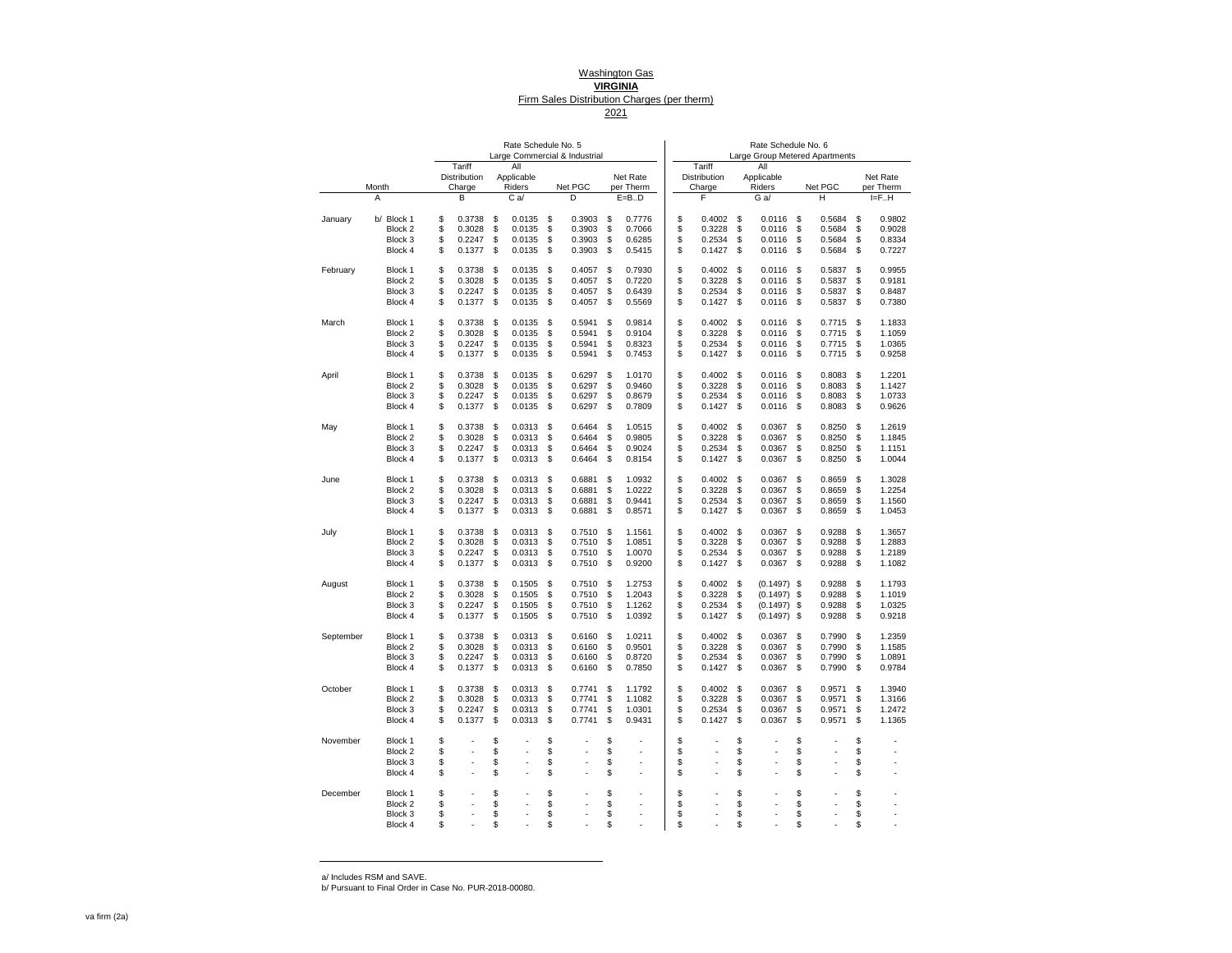## Net Charge Billed Customers a/

#### For the billing month of October 2021

# **RATE SCHEDULE NO. 1 (RESIDENTIAL SERVICE)**

System Charge (All Billing Months) d/ \$11.25 Per Customer

|                                     | Tariff              |            |             |                       |          |                         |           |                |            |             |          |           |
|-------------------------------------|---------------------|------------|-------------|-----------------------|----------|-------------------------|-----------|----------------|------------|-------------|----------|-----------|
|                                     | <b>Distribution</b> |            |             | All Applicable Riders |          |                         |           |                | PGC/ACA    |             |          | Net       |
| <b>Washington Commodity Charges</b> | Charge              | <b>RSM</b> | <b>SAVE</b> | CRA                   | CCA      | TCJA Credi <sup>.</sup> | Total     | Current        | ACA        | Retroactive | Total    | Charge    |
|                                     | /A d                |            | ان ت        |                       | E e/     | F f/                    | $G = B.F$ | H <sub>b</sub> |            |             | $K=HJ$   | $L=A+G+K$ |
| First 25 Therms                     | \$0.5321            | \$0.0000   | \$0.0431    | (S0.0346)             | \$0.0034 | \$0.0000                | \$0.0119  | \$0.8015       | (\$0.0223) | \$0.0000    | \$0.7792 | \$1.3232  |
| Next 100 Therms                     | \$0.4042            | \$0.0000   | \$0.0431    | (\$0.0346)            | \$0.0034 | \$0.0000                | \$0.0119  | \$0.8015       | (\$0.0223) | \$0.0000    | \$0.7792 | \$1.1953  |
| Over 125 Therms                     | \$0.3723            | \$0.0000   | \$0.0431    | (\$0.0346)            | \$0.0034 | \$0.0000                | \$0.0119  | \$0.8015       | (\$0.0223) | \$0.0000    | \$0.7792 | \$1.1634  |

|                              | Tariff              |            |          |                       |          |                    |            |          |            |             |          |          |
|------------------------------|---------------------|------------|----------|-----------------------|----------|--------------------|------------|----------|------------|-------------|----------|----------|
|                              | <b>Distribution</b> |            |          | All Applicable Riders |          |                    |            |          | PGC/ACA    |             |          | Net      |
| Shenandoah Commodity Charges | Charge              | <b>RSM</b> | SAVE     | CRA                   | CCA      | <b>TCJA Credit</b> | Total      | Current  | AUA        | Retroactive | Total    | Charge   |
|                              | /b A                |            |          |                       | ∃ e/     |                    | $G=$ B.F   | H b/     |            |             | K=HJ     | L=A+G+K  |
| First 25 Therms              | \$0.5321            | \$0,0000   | \$0.0431 | (S0.1384)             | \$0.0034 | \$0.0000           | (S0.0919)  | \$0.8015 | (\$0.0223) | \$0.0000    | \$0.7792 | \$1.2194 |
| Next 100 Therms              | \$0.4042            | \$0,0000   | \$0.0431 | (\$0.1384)            | \$0.0034 | \$0.0000           | (S0.0919)  | \$0.8015 | (\$0.0223) | \$0.0000    | \$0.7792 | \$1.0915 |
| Over 125 Therms              | \$0.3723            | \$0,0000   | \$0.0431 | (\$0.1384)            | \$0.0034 | \$0.0000           | (\$0.0919] | \$0.8015 | (\$0.0223) | \$0.0000    | \$0.7792 | \$1.0596 |

# **RATE SCHEDULE NO. 1A (RESIDENTIAL DELIVERY SERVICE)**

System Charge (All Billing Months) d/ \$11.25 Per Customer

|                                     | Tariff              |            |          |                       |            |                    |                 |          |
|-------------------------------------|---------------------|------------|----------|-----------------------|------------|--------------------|-----------------|----------|
|                                     | <b>Distribution</b> |            |          | All Applicable Riders |            |                    |                 | Net      |
| <b>Washington Commodity Charges</b> | Charge              | <b>RSM</b> | SAVE     | CRA                   | <b>CCA</b> | <b>TCJA Credit</b> | Total           | Charge   |
|                                     | A d/                |            | 3 c/     |                       | E e/       |                    | $G = B \dots F$ | H=A+G    |
| First 25 Therms                     | \$0.5321            | \$0.0000   | \$0.0431 | (\$0.0346)            | \$0.0034   | \$0.0000           | \$0.0119        | \$0.5440 |
| Next 100 Therms                     | \$0.4042            | \$0.0000   | \$0.0431 | (\$0.0346)            | \$0.0034   | \$0.0000           | \$0.0119        | \$0.4161 |
| Over 125 Therms                     | \$0.3723            | \$0.0000   | \$0.0431 | (\$0.0346)            | \$0.0034   | \$0.0000           | \$0.0119        | \$0.3842 |

|                              | Tariff<br>Distribution |          |          | All Applicable Riders |          |             |                   | Net         |
|------------------------------|------------------------|----------|----------|-----------------------|----------|-------------|-------------------|-------------|
| Shenandoah Commodity Charges | Charge                 | RSM      | SAVE     | CRA                   | CCA      | TCJA Credit | <sup>-</sup> otal | Charge      |
|                              | A d/                   | в        | C c/     |                       | E e/     | F f/        | $G = B \cdot F$   | $H = A + G$ |
| First 25 Therms              | \$0.5321               | \$0,0000 | \$0.0431 | (S0.1384)             | \$0.0034 | \$0,0000    | (S0.0919)         | \$0.4402    |
| Next 100 Therms              | \$0.4042               | \$0.0000 | \$0.0431 | (S0.1384)             | \$0.0034 | \$0,0000    | (S0.0919)         | \$0.3123    |
| Over 125 Therms              | \$0.3723               | \$0.0000 | \$0.0431 | (S0.1384)             | \$0.0034 | \$0.0000    | (S0.0919)         | \$0.2804    |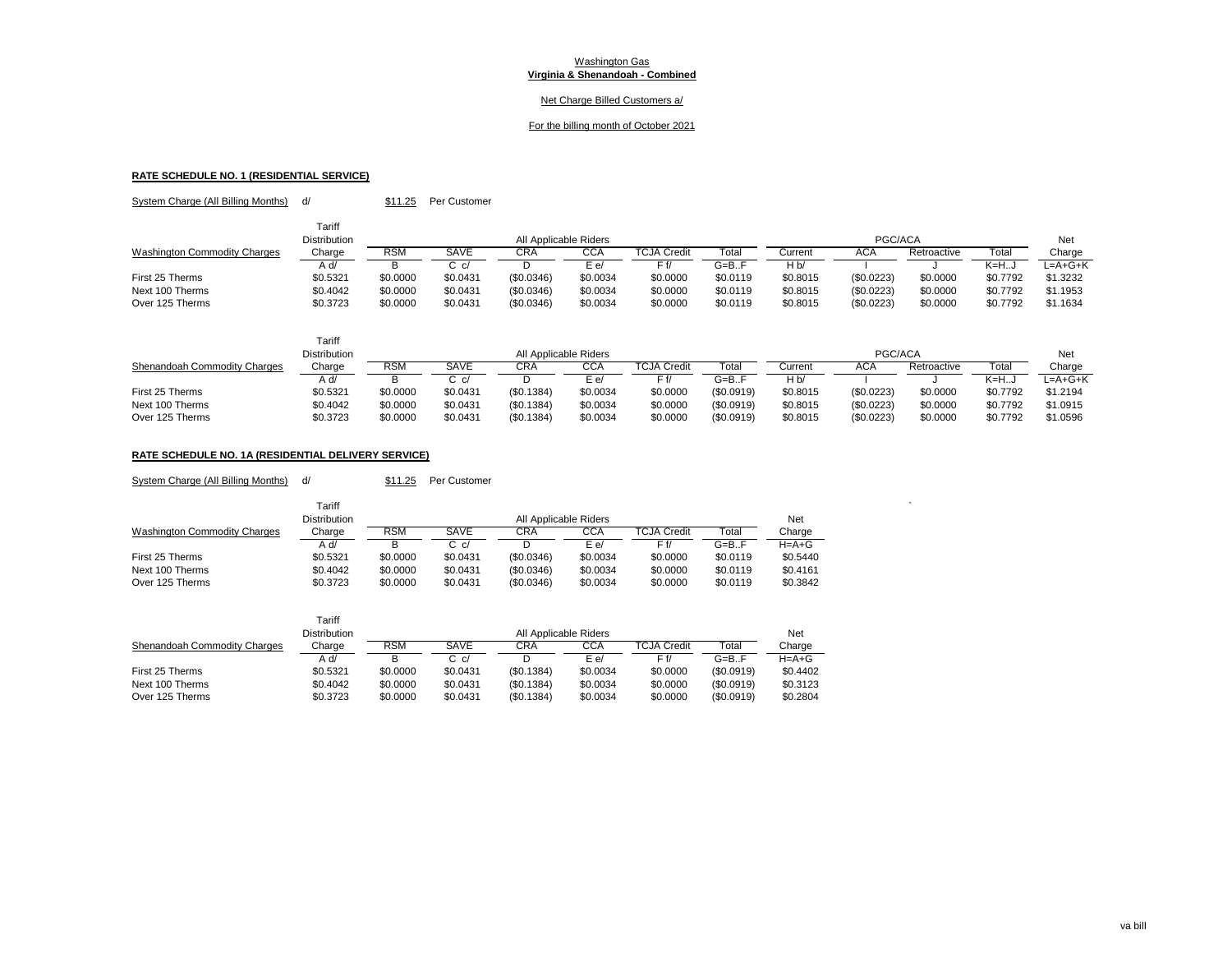## Net Charge Billed Customers a/

#### For the billing month of October 2021

# **RATE SCHEDULE NO. 2 (COMMERCIAL AND INDUSTRIAL SERVICE)**

## **Heating and/or Cooling**

System Charge (All Billing Months) \$20.45 Per Customer

|                                     | Tariff       |            |                      |                       |          |                    |                 |          |          |             |          |           |
|-------------------------------------|--------------|------------|----------------------|-----------------------|----------|--------------------|-----------------|----------|----------|-------------|----------|-----------|
|                                     | Distribution |            |                      | All Applicable Riders |          |                    |                 |          | PGC/ACA  |             |          | Net       |
| <b>Washington Commodity Charges</b> | Charge       | <b>RSM</b> | SAVE                 | <b>CRA</b>            | CCA      | <b>TCJA Credit</b> | Total           | Current  | ACA      | Retroactive | Total    | Charge    |
|                                     | /A d         |            | $\sim$ $\sim$ $\sim$ |                       | E e/     | Ff/                | $G = B \dots F$ | H b/     |          |             | K=HJ     | $L=A+G+K$ |
| First 125 Therms                    | \$0.4005     | \$0.0000   | \$0.0313             | \$0.0000              | \$0.0000 | \$0.0000           | \$0.0313        | \$0.7413 | \$0.0328 | \$0.0000    | \$0.7741 | \$1,2059  |
| Next 875 Therms                     | \$0.3268     | \$0.0000   | \$0.0313             | \$0.0000              | \$0.0000 | \$0.0000           | \$0.0313        | \$0.7413 | \$0.0328 | \$0.0000    | \$0.7741 | \$1.1322  |
| Over 1.000 Therms                   | \$0.2492     | \$0.0000   | \$0.0313             | \$0.0000              | \$0.0000 | \$0.0000           | \$0.0313        | \$0.7413 | \$0.0328 | \$0,0000    | \$0.7741 | \$1.0546  |

|                              | Tariff              |            |          |                       |          |                    |          |          |            |             |          |          |
|------------------------------|---------------------|------------|----------|-----------------------|----------|--------------------|----------|----------|------------|-------------|----------|----------|
|                              | <b>Distribution</b> |            |          | All Applicable Riders |          |                    |          |          | PGC/ACA    |             |          | Net      |
| Shenandoah Commodity Charges | Charge              | <b>RSM</b> | SAVE     | CRA                   | CCA      | <b>TCJA Credit</b> | Total    | Current  | <b>ACA</b> | Retroactive | Total    | Charge   |
|                              | A d/                |            |          |                       | E e/     | = f/               | G=B.F    | H b/     |            |             | K=H…J    | L=A+G+K  |
| First 125 Therms             | \$0.4005            | \$0.0000   | \$0.0313 | \$0.0000              | \$0.0000 | \$0.0000           | \$0.0313 | \$0.7413 | \$0.0328   | \$0,0000    | \$0.7741 | \$1.2059 |
| Next 875 Therms              | \$0.3268            | \$0.0000   | \$0.0313 | \$0.0000              | \$0.0000 | \$0.0000           | \$0.0313 | \$0.7413 | \$0.0328   | \$0.0000    | \$0.7741 | \$1.1322 |
| Over 1,000 Therms            | \$0.2492            | \$0.0000   | \$0.0313 | \$0.0000              | \$0.0000 | \$0.0000           | \$0.0313 | \$0.7413 | \$0.0328   | \$0.0000    | \$0.7741 | \$1.0546 |

#### **Non-Heating/Non-Cooling**

System Charge (All Billing Months) \$11.15 Per Customer

|                                     | Tariff              |            |               |                       |          |                    |                 |                |          |             |          |          |
|-------------------------------------|---------------------|------------|---------------|-----------------------|----------|--------------------|-----------------|----------------|----------|-------------|----------|----------|
|                                     | <b>Distribution</b> |            |               | All Applicable Riders |          |                    |                 |                | PGC/ACA  |             |          | Net      |
| <b>Washington Commodity Charges</b> | Charge              | <b>RSM</b> | SAVE          | CRA                   | CCA      | <b>TCJA Credit</b> | Total           | Current        | ACA      | Retroactive | Total    | Charge   |
|                                     | A d/                |            | $\sim$ $\sim$ |                       | E e/     | r f/               | $G = B \cdot F$ | H <sub>b</sub> |          |             | K=H…J    | L=A+G+K  |
| First 125 Therms                    | \$0.3692            | \$0,0000   | \$0.0313      | \$0.0000              | \$0.0000 | \$0.0000           | \$0.0313        | \$0.7413       | \$0.0328 | \$0.0000    | \$0.7741 | \$1.1746 |
| Next 875 Therms                     | \$0.2857            | \$0.0000   | \$0.0313      | \$0.0000              | \$0.0000 | \$0.0000           | \$0.0313        | \$0.7413       | \$0.0328 | \$0.0000    | \$0.7741 | \$1.0911 |
| Over 1.000 Therms                   | \$0.2197            | \$0.0000   | \$0.0313      | \$0.0000              | \$0.0000 | \$0.0000           | \$0.0313        | \$0.7413       | \$0.0328 | \$0.0000    | \$0.7741 | \$1.0251 |

|                              | Tariff              |            |          |            |                       |                    |                 |          |            |             |          |          |
|------------------------------|---------------------|------------|----------|------------|-----------------------|--------------------|-----------------|----------|------------|-------------|----------|----------|
|                              | <b>Distribution</b> |            |          |            | All Applicable Riders |                    |                 |          | PGC/ACA    |             |          | Net      |
| Shenandoah Commodity Charges | Charge              | <b>RSM</b> | SAVE     | <b>CRA</b> | CCA                   | <b>TCJA Credit</b> | Tota.           | Current  | <b>ACA</b> | Retroactive | Tota.    | Charge   |
|                              | d/                  |            |          |            | E e/                  |                    | $G = B \cdot F$ |          |            |             | – K=H…   | _=A+G+K  |
| First 125 Therms             | \$0.3692            | \$0.0000   | \$0.0313 | \$0.0000   | \$0.0000              | \$0.0000           | \$0.0313        | \$0.7413 | \$0.0328   | \$0.0000    | \$0.7741 | \$1.1746 |
| Next 875 Therms              | \$0.2857            | \$0.0000   | \$0.0313 | \$0.0000   | \$0.0000              | \$0.0000           | \$0.0313        | \$0.7413 | \$0.0328   | \$0.0000    | \$0.7741 | \$1.0911 |
| Over 1,000 Therms            | \$0.2197            | \$0.0000   | \$0.0313 | \$0.0000   | \$0.0000              | \$0.0000           | \$0.0313        | \$0.7413 | \$0.0328   | \$0.0000    | \$0.7741 | \$1.0251 |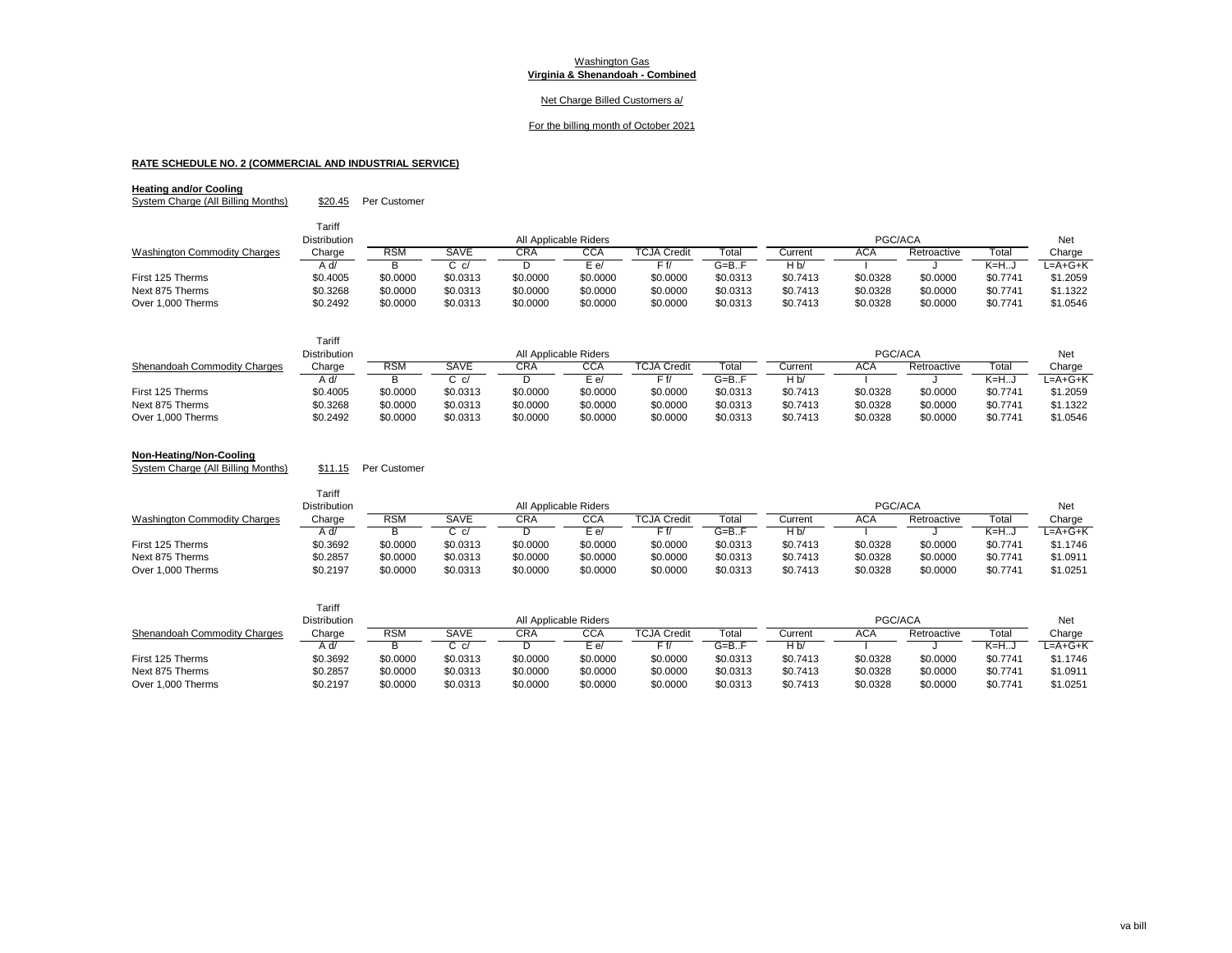## Net Charge Billed Customers a/

#### For the billing month of October 2021

# **RATE SCHEDULE NO. 2A (COMMERCIAL AND INDUSTRIAL DELIVERY SERVICE)**

## **Heating and/or Cooling**

System Charge (All Billing Months) \$20.45 Per Customer

|                                     | Tariff              |            |          |                       |            |                    |                 |             |
|-------------------------------------|---------------------|------------|----------|-----------------------|------------|--------------------|-----------------|-------------|
|                                     | <b>Distribution</b> |            |          | All Applicable Riders |            |                    |                 | Net         |
| <b>Washington Commodity Charges</b> | Charge              | <b>RSM</b> | SAVE     | CRA                   | <b>CCA</b> | <b>TCJA Credit</b> | Total           | Charge      |
|                                     | A d/                | в          | C c/     |                       | E e/       | F f/               | $G = B \cdot F$ | $H = A + G$ |
| First 125 Therms                    | \$0.4005            | \$0,0000   | \$0.0313 | \$0,0000              | \$0.0000   | \$0,0000           | \$0.0313        | \$0.4318    |
| Next 875 Therms                     | \$0.3268            | \$0,0000   | \$0.0313 | \$0,0000              | \$0.0000   | \$0,0000           | \$0.0313        | \$0.3581    |
| Over 1,000 Therms                   | \$0.2492            | \$0,0000   | \$0.0313 | \$0,0000              | \$0.0000   | \$0,0000           | \$0.0313        | \$0.2805    |

|                              | Tariff<br><b>Distribution</b> |          |          | All Applicable Riders |          |                    |          | <b>Net</b>  |
|------------------------------|-------------------------------|----------|----------|-----------------------|----------|--------------------|----------|-------------|
| Shenandoah Commodity Charges | Charge                        | RSM      | SAVE     | CRA                   | CCA      | <b>TCJA Credit</b> | Total    | Charge      |
|                              | A d/                          |          | r. d     |                       | E e/     |                    | G=B.F    | $H = A + G$ |
| First 125 Therms             | \$0.4005                      | \$0,0000 | \$0.0313 | \$0,0000              | \$0,0000 | \$0,0000           | \$0.0313 | \$0.4318    |
| Next 875 Therms              | \$0.3268                      | \$0,0000 | \$0.0313 | \$0,0000              | \$0,0000 | \$0,0000           | \$0.0313 | \$0.3581    |
| Over 1,000 Therms            | \$0.2492                      | \$0,0000 | \$0.0313 | \$0,0000              | \$0,0000 | \$0.0000           | \$0.0313 | \$0.2805    |

#### **Non-Heating/Non-Cooling**

System Charge (All Billing Months) \$11.15 Per Customer

|                                     | Tariff<br><b>Distribution</b> |          |          | All Applicable Riders |          |                    |                 | Net      |
|-------------------------------------|-------------------------------|----------|----------|-----------------------|----------|--------------------|-----------------|----------|
| <b>Washington Commodity Charges</b> | Charge                        | RSM      | SAVE     | CRA                   | CCA      | <b>TCJA Credit</b> | Total           | Charge   |
|                                     | A d/                          |          | C c/     |                       | E e/     | F f/               | $G = B \cdot F$ | $H=A+G$  |
| First 125 Therms                    | \$0.3692                      | \$0,0000 | \$0.0313 | \$0,0000              | \$0,0000 | \$0,0000           | \$0.0313        | \$0,4005 |
| Next 875 Therms                     | \$0.2857                      | \$0,0000 | \$0.0313 | \$0,0000              | \$0,0000 | \$0,0000           | \$0.0313        | \$0.3170 |
| Over 1.000 Therms                   | \$0.2197                      | \$0.0000 | \$0.0313 | \$0,0000              | \$0,0000 | \$0,0000           | \$0.0313        | \$0.2510 |

|                              | Tariff              |            |          |                       |          |                    |                 |             |
|------------------------------|---------------------|------------|----------|-----------------------|----------|--------------------|-----------------|-------------|
|                              | <b>Distribution</b> |            |          | All Applicable Riders |          |                    |                 | Net         |
| Shenandoah Commodity Charges | Charge              | <b>RSM</b> | SAVE     | CRA                   | CCA      | <b>TCJA Credit</b> | Total           | Charge      |
|                              | A d/                |            | C c/     |                       | E e/     | F f/               | $G = B \cdot F$ | $H = A + G$ |
| First 125 Therms             | \$0.3692            | \$0,0000   | \$0.0313 | \$0,0000              | \$0,0000 | \$0,0000           | \$0.0313        | \$0,4005    |
| Next 875 Therms              | \$0.2857            | \$0,0000   | \$0.0313 | \$0,0000              | \$0,0000 | \$0,0000           | \$0.0313        | \$0.3170    |
| Over 1.000 Therms            | \$0.2197            | \$0,0000   | \$0.0313 | \$0.0000              | \$0,0000 | \$0,0000           | \$0.0313        | \$0.2510    |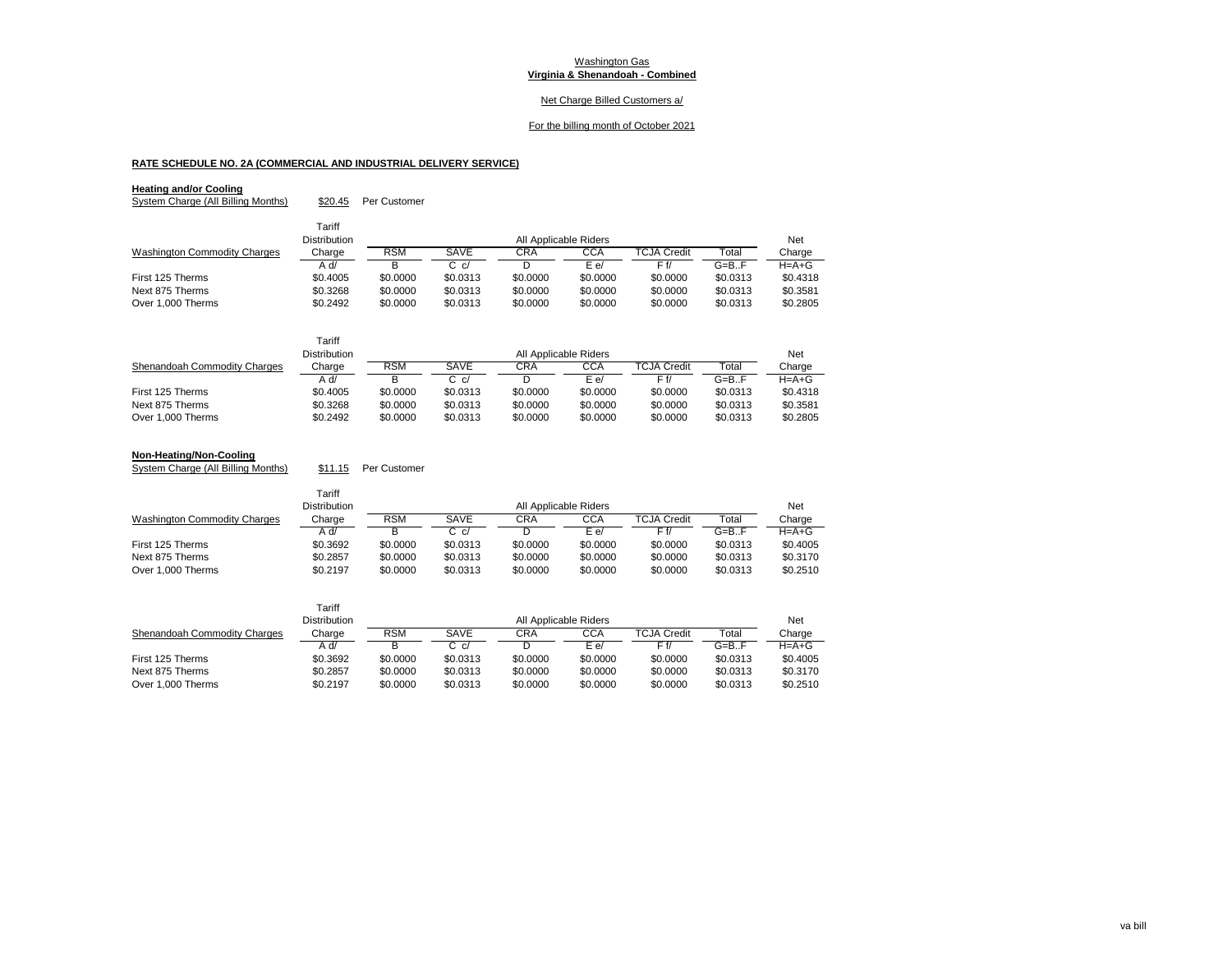## Net Charge Billed Customers a/

#### For the billing month of October 2021

# **RATE SCHEDULE NO. 3 (GROUP METERED APARTMENT SERVICE)**

## **Heating and/or Cooling**

Washington System Charge (All Billing Months) \$44.60 Per Customer<br>
Shenandoah System Charge (All Billing Months) \$37.20 Per Customer Shenandoah System Charge (All Billing Months)

 $T = 16$ 

|                                     | Tariff              |            |          |                       |          |                    |                 |          |          |             |          |          |
|-------------------------------------|---------------------|------------|----------|-----------------------|----------|--------------------|-----------------|----------|----------|-------------|----------|----------|
|                                     | <b>Distribution</b> |            |          | All Applicable Riders |          |                    |                 |          | PGC/ACA  |             |          | Net      |
| <b>Washington Commodity Charges</b> | Charge              | <b>RSM</b> | SAVE     | CRA                   | CCA      | <b>TCJA Credit</b> | Total           | Current  | ACA      | Retroactive | Total    | Charge   |
|                                     | A d/                |            | C c/     |                       | E e/     | Ff/                | $G = B \dots F$ | H b      |          |             | $K=HJ$   | L=A+G+K  |
| First 125 Therms                    | \$0.4023            | \$0.0000   | \$0.0367 | \$0.0000              | \$0.0000 | \$0.0000           | \$0.0367        | \$0.7439 | \$0.2132 | \$0.0000    | \$0.9571 | \$1.3961 |
| Next 875 Therms                     | \$0.3252            | \$0,0000   | \$0.0367 | \$0.0000              | \$0,0000 | \$0.0000           | \$0.0367        | \$0.7439 | \$0.2132 | \$0.0000    | \$0.9571 | \$1,3190 |
| Over 1,000 Therms                   | \$0.2549            | \$0.0000   | \$0.0367 | \$0.0000              | \$0.0000 | \$0.0000           | \$0.0367        | \$0.7439 | \$0.2132 | \$0.0000    | \$0.9571 | \$1.2487 |

|                              | Tariff              |          |          |                       |          |                         |                 |                |          |             |          |          |
|------------------------------|---------------------|----------|----------|-----------------------|----------|-------------------------|-----------------|----------------|----------|-------------|----------|----------|
|                              | <b>Distribution</b> |          |          | All Applicable Riders |          |                         |                 |                | PGC/ACA  |             |          | Net      |
| Shenandoah Commodity Charges | Charge              | RSM      | SAVE     | CRA                   | CCA      | TCJA Credi <sup>.</sup> | Total           | Current        | ACA      | Retroactive | Total    | Charge   |
|                              | A d                 | в        | C c/     |                       | E e/     | Ff/                     | $G = B \dots F$ | H <sub>b</sub> |          |             | $K=HJ$   | L=A+G+K  |
| First 125 Therms             | \$0.4023            | \$0.0000 | \$0.0367 | \$0.0000              | \$0.0000 | \$0.0000                | \$0.0367        | \$0.7439       | \$0.2132 | \$0,0000    | \$0.9571 | \$1.3961 |
| Next 875 Therms              | \$0.3252            | \$0.0000 | \$0.0367 | \$0.0000              | \$0.0000 | \$0.0000                | \$0.0367        | \$0.7439       | \$0.2132 | \$0,0000    | \$0.9571 | \$1,3190 |
| Over 1,000 Therms            | \$0.2549            | \$0.0000 | \$0.0367 | \$0.0000              | \$0.0000 | \$0.0000                | \$0.0367        | \$0.7439       | \$0.2132 | \$0.0000    | \$0.9571 | \$1.2487 |

## **Non-Heating/Non-Cooling**

System Charge (All Billing Months) \$14.80 Per Customer

| <b>Distribution</b> |            | All Applicable Riders |            |          |                    |          | PGC/ACA  |          |             |          | Net      |
|---------------------|------------|-----------------------|------------|----------|--------------------|----------|----------|----------|-------------|----------|----------|
| Charge              | <b>RSM</b> | SAVE                  | <b>CRA</b> | CCA      | <b>TCJA Credit</b> | Total    | Current  | ACA      | Retroactive | Total    | Charge   |
| A d/                |            |                       |            | E e/     | F f/               | G=BF     | Hb       |          |             | K=H…J    | ∟=A+G+K  |
| \$0.3588            | \$0.0000   | \$0.0367              | \$0.0000   | \$0.0000 | \$0.0000           | \$0.0367 | \$0.7439 | \$0.2132 | \$0,0000    | \$0.9571 | \$1.3526 |
| \$0.2859            | \$0.0000   | \$0.0367              | \$0.0000   | \$0.0000 | \$0.0000           | \$0.0367 | \$0.7439 | \$0.2132 | \$0.0000    | \$0.9571 | \$1.2797 |
| \$0.2217            | \$0.0000   | \$0.0367              | \$0.0000   | \$0.0000 | \$0.0000           | \$0.0367 | \$0.7439 | \$0.2132 | \$0,0000    | \$0.9571 | \$1.2155 |
|                     | тапп       |                       |            |          |                    |          |          |          |             |          |          |

|                              | Tariff              |          |                       |          |          |             |                 |          |          |             |          |           |
|------------------------------|---------------------|----------|-----------------------|----------|----------|-------------|-----------------|----------|----------|-------------|----------|-----------|
|                              | <b>Distribution</b> |          | All Applicable Riders |          |          |             |                 | PGC/ACA  |          |             |          | Net       |
| Shenandoah Commodity Charges | Charge              | RSM      | SAVE                  | CRA      | CCA      | TCJA Credit | Гоtal           | Current  | ACA      | Retroactive | Total    | Charge    |
|                              | A d/                |          |                       |          | $E$ e/   | $F f$ /     | $G = B \cdot F$ | H b      |          |             | $K=H$    | $L=A+G+K$ |
| First 125 Therms             | \$0.3588            | \$0.0000 | \$0.0367              | \$0.0000 | \$0.0000 | \$0.0000    | \$0.0367        | \$0.7439 | \$0.2132 | \$0.0000    | \$0.9571 | \$1.3526  |
| Next 875 Therms              | \$0.2859            | \$0.0000 | \$0.0367              | \$0.0000 | \$0.0000 | \$0.0000    | \$0.0367        | \$0.7439 | \$0.2132 | \$0.0000    | \$0.9571 | \$1.2797  |
| Over 1.000 Therms            | \$0.2217            | \$0.0000 | \$0.0367              | \$0.0000 | \$0.0000 | \$0.0000    | \$0.0367        | \$0.7439 | \$0.2132 | \$0.0000    | \$0.9571 | \$1.2155  |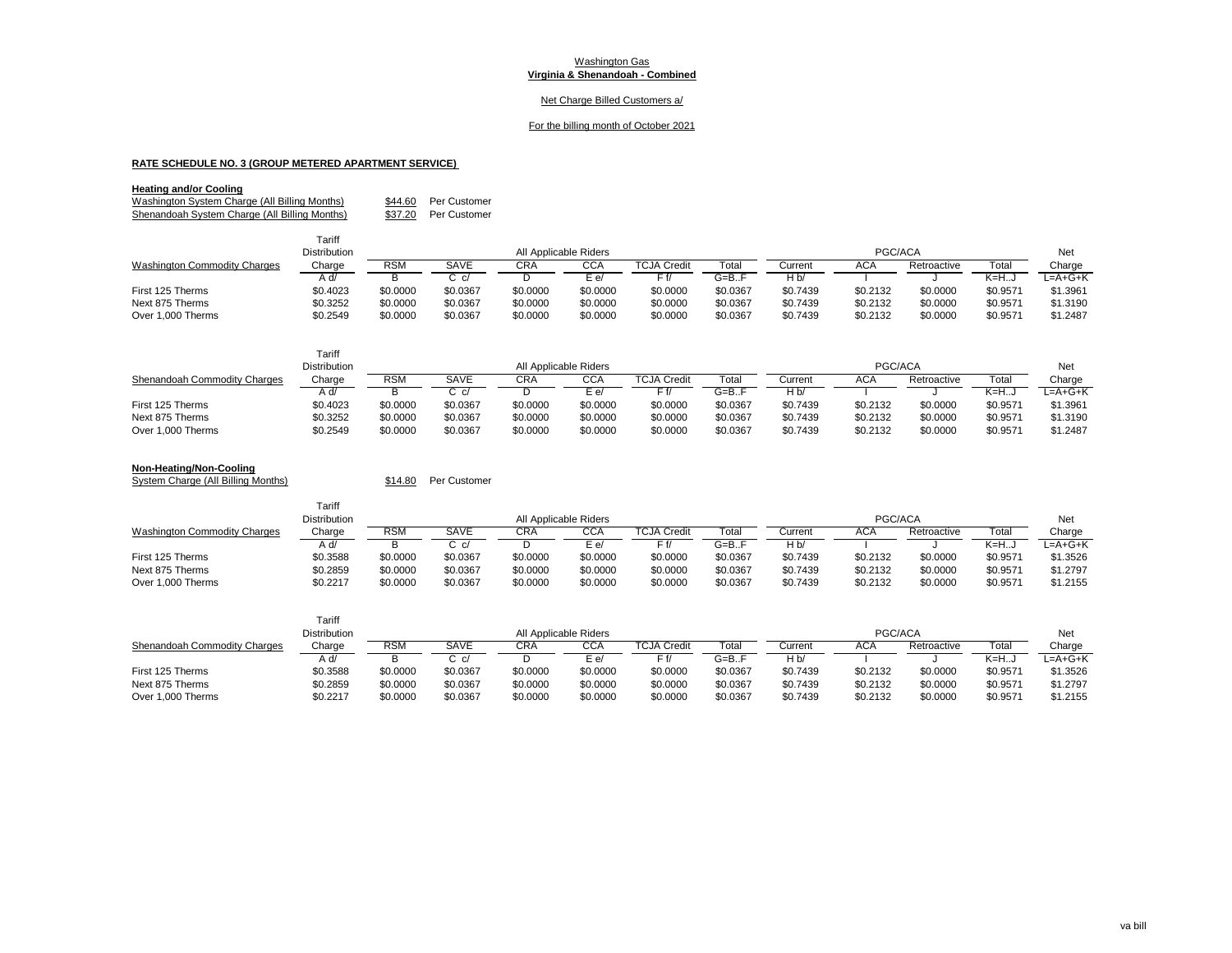## Net Charge Billed Customers a/

#### For the billing month of October 2021

# **RATE SCHEDULE NO. 3A (GROUP METERED APARTMENT DELIVERY SERVICE)**

 $T = 16$ 

## **Heating and/or Cooling**

Washington System Charge (All Billing Months) \$44.60 Per Customer<br>
Shenandoah System Charge (All Billing Months) \$37.20 Per Customer Shenandoah System Charge (All Billing Months)

|                                     | Tariff       |            |          |                       |            |             |                 |             |
|-------------------------------------|--------------|------------|----------|-----------------------|------------|-------------|-----------------|-------------|
|                                     | Distribution |            |          | All Applicable Riders |            |             |                 | Net         |
| <b>Washington Commodity Charges</b> | Charge       | <b>RSM</b> | SAVE     | <b>CRA</b>            | <b>CCA</b> | TCJA Credit | Total           | Charge      |
|                                     | /A A         | в          | C c/     |                       | E e/       | F f/        | $G = B \cdot F$ | $H = A + G$ |
| First 125 Therms                    | \$0.4023     | \$0,0000   | \$0.0367 | \$0,0000              | \$0,0000   | \$0.0000    | \$0.0367        | \$0.4390    |
| Next 875 Therms                     | \$0.3252     | \$0,0000   | \$0.0367 | \$0,0000              | \$0,0000   | \$0,0000    | \$0.0367        | \$0.3619    |
| Over 1,000 Therms                   | \$0.2549     | \$0,0000   | \$0.0367 | \$0,0000              | \$0,0000   | \$0.0000    | \$0.0367        | \$0.2916    |

|                                      | Tariff<br><b>Distribution</b> |                      |                      | All Applicable Riders |                      |                      |                      | <b>Net</b>           |
|--------------------------------------|-------------------------------|----------------------|----------------------|-----------------------|----------------------|----------------------|----------------------|----------------------|
| Shenandoah Commodity Charges         | Charge                        | <b>RSM</b>           | SAVE                 | CRA                   | CCA                  | TCJA Credit          | Total                | Charge               |
|                                      | A d/                          | в                    | $C_{c}/c$            |                       | E e/                 | Ff/                  | $G = B \cdot F$      | $H = A + G$          |
| First 125 Therms                     | \$0.4023                      | \$0,0000             | \$0.0367             | \$0,0000              | \$0,0000             | \$0,0000             | \$0.0367             | \$0.4390             |
| Next 875 Therms<br>Over 1,000 Therms | \$0.3252<br>\$0.2549          | \$0,0000<br>\$0,0000 | \$0.0367<br>\$0.0367 | \$0,0000<br>\$0,0000  | \$0.0000<br>\$0,0000 | \$0,0000<br>\$0,0000 | \$0.0367<br>\$0.0367 | \$0.3619<br>\$0.2916 |

| Non-Heating/Non-Cooling |  |
|-------------------------|--|

System Charge (All Billing Months)  $$14.80$  Per Customer

|                                     | lallll<br>Distribution |            |          |                       |            |                    |          |             |
|-------------------------------------|------------------------|------------|----------|-----------------------|------------|--------------------|----------|-------------|
|                                     |                        |            |          | All Applicable Riders |            |                    |          | Net         |
| <b>Washington Commodity Charges</b> | Charge                 | <b>RSM</b> | SAVE     | CRA                   | <b>CCA</b> | <b>TCJA Credit</b> | Total    | Charge      |
|                                     | A d/                   |            | C c/     |                       | E e/       |                    | G=B.F    | $H = A + G$ |
| First 125 Therms                    | \$0.3588               | \$0,0000   | \$0.0367 | \$0.0000              | \$0.0000   | \$0.0000           | \$0.0367 | \$0.3955    |
| Next 875 Therms                     | \$0.2859               | \$0,0000   | \$0.0367 | \$0.0000              | \$0.0000   | \$0.0000           | \$0.0367 | \$0.3226    |
| Over 1,000 Therms                   | \$0.2217               | \$0,0000   | \$0.0367 | \$0.0000              | \$0.0000   | \$0.0000           | \$0.0367 | \$0.2584    |

|                              | Tariff<br>Distribution |          |          | All Applicable Riders |          |             |                 | Net         |
|------------------------------|------------------------|----------|----------|-----------------------|----------|-------------|-----------------|-------------|
| Shenandoah Commodity Charges | Charge                 | RSM      | SAVE     | CRA                   | CCA      | TCJA Credit | Гоtal           | Charge      |
|                              | A d/                   |          | C c/     |                       | E e/     | F f/        | $G = B \cdot F$ | $H = A + G$ |
| First 125 Therms             | \$0.3588               | \$0,0000 | \$0.0367 | \$0,0000              | \$0.0000 | \$0,0000    | \$0.0367        | \$0.3955    |
| Next 875 Therms              | \$0.2859               | \$0,0000 | \$0.0367 | \$0,0000              | \$0.0000 | \$0,0000    | \$0.0367        | \$0.3226    |
| Over 1,000 Therms            | \$0.2217               | \$0.0000 | \$0.0367 | \$0,0000              | \$0.0000 | \$0,0000    | \$0.0367        | \$0.2584    |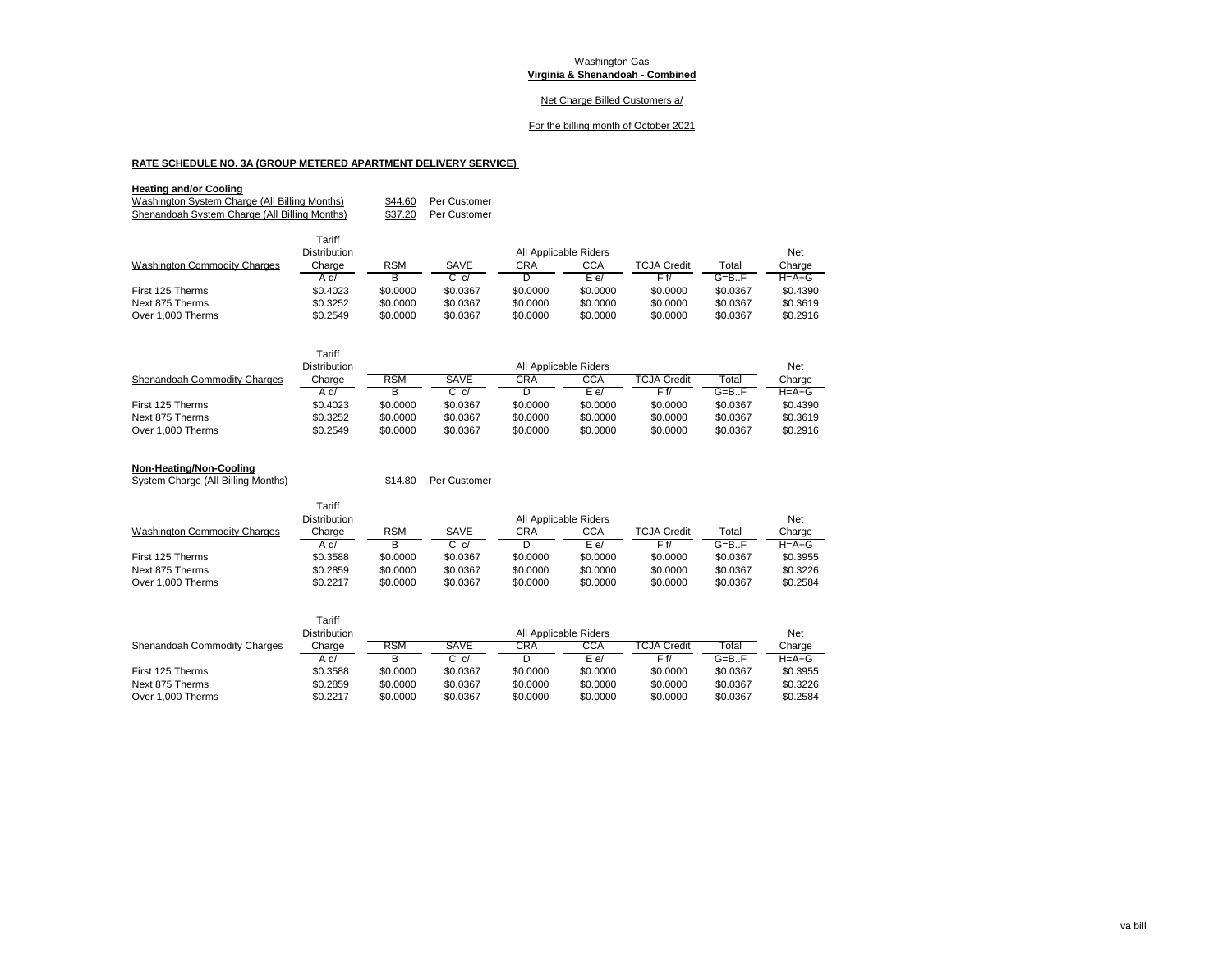## Net Charge Billed Customers a/

## For the billing month of October 2021

#### **RATE SCHEDULE NO. 4 (INTERRUPTIBLE SERVICE) f/**

| System Charge (All Billing Months) d/ |  | \$100.00 Per Customer |
|---------------------------------------|--|-----------------------|
| Commodity Charges c/                  |  | \$1.1000 Per Therm    |

# **RATE SCHEDULE NO. 5 (LARGE COMMERCIAL AND INDUSTRIAL SERVICE)** System Charge (All Billing Months) d/ \$25.00 Per Customer

|                                     | Tariff              |            |          |                       |          |          |            |             |           |          |
|-------------------------------------|---------------------|------------|----------|-----------------------|----------|----------|------------|-------------|-----------|----------|
|                                     | <b>Distribution</b> |            |          | All Applicable Riders |          |          |            | PGC/ACA     |           | Net      |
| <b>Washington Commodity Charges</b> | Charge              | <b>RSM</b> | SAVE     | <b>TCJA Credit</b>    | Total    | Current  | <b>ACA</b> | Retroactive | Total     | Charge   |
|                                     | A d/                |            | C c/     | D f/                  | $E=B.D$  | F b/     | G          |             | $I = F.H$ | J=A+E+I  |
| First 125 Therms                    | \$0.3738            | \$0,0000   | \$0.0313 | \$0,0000              | \$0.0313 | \$0.7413 | \$0.0328   | \$0,0000    | \$0.7741  | \$1,1792 |
| Next 875 Therms                     | \$0.3028            | \$0,0000   | \$0.0313 | \$0.0000              | \$0.0313 | \$0.7413 | \$0.0328   | \$0,0000    | \$0.7741  | \$1.1082 |
| Next 29,000 Therms                  | \$0.2247            | \$0.0000   | \$0.0313 | \$0.0000              | \$0.0313 | \$0.7413 | \$0.0328   | \$0.0000    | \$0.7741  | \$1.0301 |
| Over 30,000 Therms                  | \$0.1377            | \$0.0000   | \$0.0313 | \$0,0000              | \$0.0313 | \$0.7413 | \$0.0328   | \$0,0000    | \$0.7741  | \$0.9431 |

|                              | Tariff<br>Distribution |            |          | All Applicable Riders |          |          |            | PGC/ACA     |           | Net      |
|------------------------------|------------------------|------------|----------|-----------------------|----------|----------|------------|-------------|-----------|----------|
| Shenandoah Commodity Charges | Charge                 | <b>RSM</b> | SAVE     | <b>TCJA Credit</b>    | Total    | Current  | <b>ACA</b> | Retroactive | Total     | Charge   |
|                              | A d/                   |            | C c/     | Df/                   | $E=B.D$  | F b/     |            |             | $I = F.H$ | J=A+E+I  |
| First 125 Therms             | \$0.3738               | \$0,0000   | \$0.0313 | \$0.0000              | \$0.0313 | \$0.7413 | \$0.0328   | \$0,0000    | \$0.7741  | \$1,1792 |
| Next 875 Therms              | \$0.3028               | \$0,0000   | \$0.0313 | \$0.0000              | \$0.0313 | \$0.7413 | \$0.0328   | \$0,0000    | \$0.7741  | \$1.1082 |
| Next 29,000 Therms           | \$0.2247               | \$0,0000   | \$0.0313 | \$0.0000              | \$0.0313 | \$0.7413 | \$0.0328   | \$0,0000    | \$0.7741  | \$1.0301 |
| Over 30,000 Therms           | \$0.1197               | \$0,0000   | \$0.0313 | \$0.0000              | \$0.0313 | \$0.7413 | \$0.0328   | \$0,0000    | \$0.7741  | \$0.9251 |

## **RATE SCHEDULE NO. 5A (LARGE COMMERCIAL AND INDUSTRIAL DELIVERY SERVICE)**

System Charge (All Billing Months) d/ \$25.00 Per Customer

|                                     | Tariff       |            |           |                    |          |             |
|-------------------------------------|--------------|------------|-----------|--------------------|----------|-------------|
|                                     | Distribution |            | Net       |                    |          |             |
| <b>Washington Commodity Charges</b> | Charge       | <b>RSM</b> | SAVE      | <b>TCJA Credit</b> | Total    | Charge      |
|                                     | A d/         | в          | $C_{c}/c$ | D f/               | $E=B.D$  | $F = A + E$ |
| First 125 Therms                    | \$0.3738     | \$0,0000   | \$0.0313  | \$0,0000           | \$0.0313 | \$0.4051    |
| Next 875 Therms                     | \$0.3028     | \$0,0000   | \$0.0313  | \$0,0000           | \$0.0313 | \$0.3341    |
| Next 29,000 Therms                  | \$0.2247     | \$0,0000   | \$0.0313  | \$0,0000           | \$0.0313 | \$0.2560    |
| Over 30,000 Therms                  | \$0.1377     | \$0,0000   | \$0.0313  | \$0,0000           | \$0.0313 | \$0.1690    |

|                              | Tariff<br><b>Distribution</b> |            |          | All Applicable Riders |          | Net         |
|------------------------------|-------------------------------|------------|----------|-----------------------|----------|-------------|
|                              |                               |            |          |                       |          |             |
| Shenandoah Commodity Charges | Charge                        | <b>RSM</b> | SAVE     | <b>TCJA Credit</b>    | Total    | Charge      |
|                              | A d/                          | B          | C c/     | Df/                   | $E=B.D$  | $F = A + E$ |
| First 125 Therms             | \$0.3738                      | \$0,0000   | \$0.0313 | \$0,0000              | \$0.0313 | \$0.4051    |
| Next 875 Therms              | \$0.3028                      | \$0,0000   | \$0.0313 | \$0,0000              | \$0.0313 | \$0.3341    |
| Next 29,000 Therms           | \$0.2247                      | \$0,0000   | \$0.0313 | \$0,0000              | \$0.0313 | \$0.2560    |
| Over 30,000 Therms           | \$0.1197                      | \$0,0000   | \$0.0313 | \$0,0000              | \$0.0313 | \$0.1510    |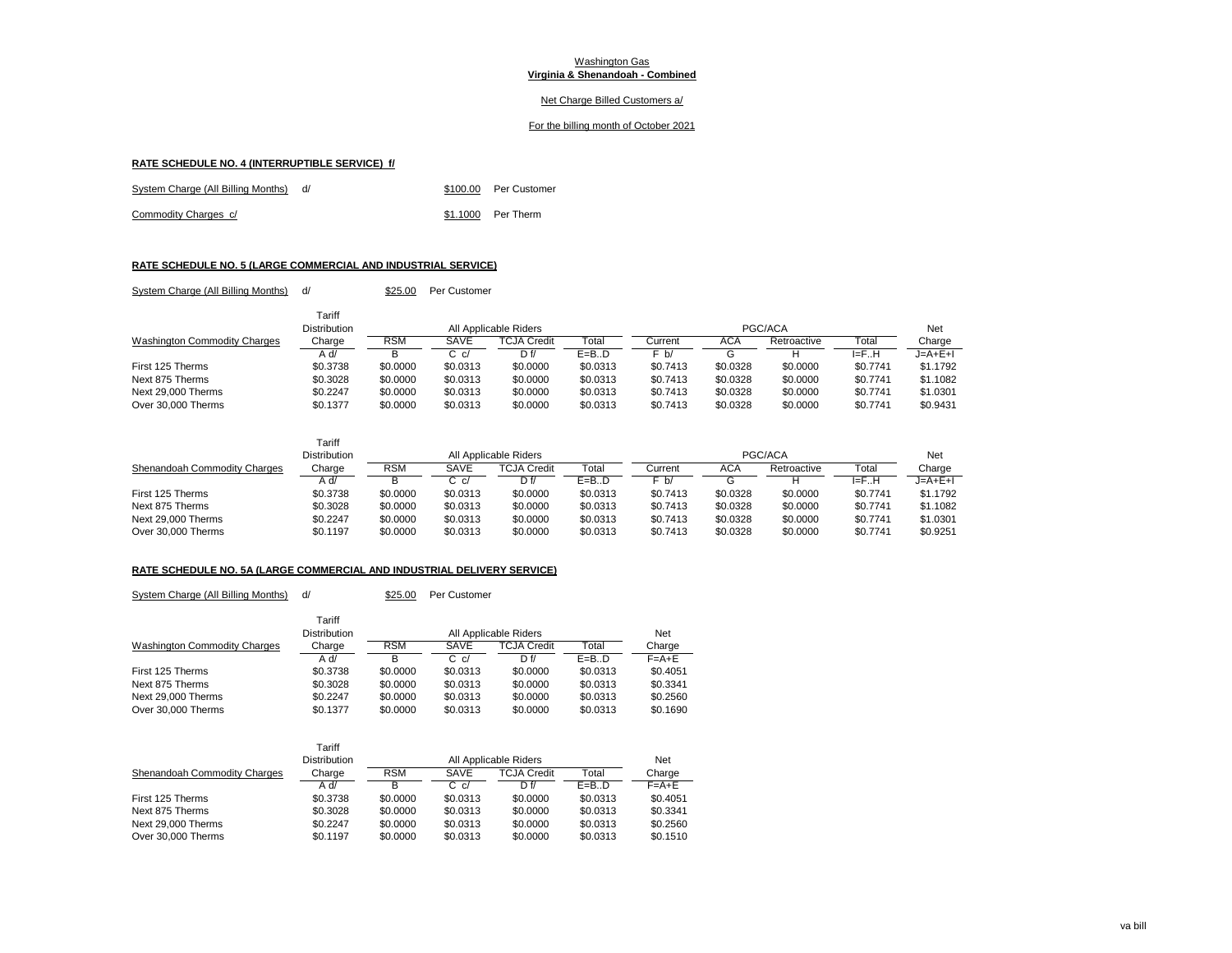## Net Charge Billed Customers a/

#### For the billing month of October 2021

# **RATE SCHEDULE NO. 6 (LARGE GROUP METERED APARTMENT SERVICE)**  System Charge (All Billing Months) d/ \$50.00 Per Customer

|                                     | Tariff<br><b>Distribution</b> |            |          | All Applicable Riders |          |          |          | PGC/ACA     |          | Net      |
|-------------------------------------|-------------------------------|------------|----------|-----------------------|----------|----------|----------|-------------|----------|----------|
| <b>Washington Commodity Charges</b> | Charge                        | <b>RSM</b> | SAVE     | <b>TCJA Credit</b>    | Total    | Current  | ACA      | Retroactive | Total    | Charge   |
|                                     | Ad/                           |            | C c/     | Df/                   | $E=B.D$  | F b/     | G        |             | F.H      | J=A+E+I  |
| First 125 Therms                    | \$0.4002                      | \$0,0000   | \$0.0367 | \$0,0000              | \$0.0367 | \$0.7439 | \$0.2132 | \$0,0000    | \$0.9571 | \$1,3940 |
| Next 875 Therms                     | \$0.3228                      | \$0,0000   | \$0.0367 | \$0.0000              | \$0.0367 | \$0.7439 | \$0.2132 | \$0,0000    | \$0.9571 | \$1.3166 |
| Next 29,000 Therms                  | \$0.2534                      | \$0,0000   | \$0.0367 | \$0,0000              | \$0.0367 | \$0.7439 | \$0.2132 | \$0,0000    | \$0.9571 | \$1,2472 |
| Over 30,000 Therms                  | \$0.1427                      | \$0.0000   | \$0.0367 | \$0.0000              | \$0.0367 | \$0.7439 | \$0.2132 | \$0,0000    | \$0.9571 | \$1.1365 |

|                              | Tariff<br><b>Distribution</b> |            |          | All Applicable Riders |          |          |          | PGC/ACA     |          | Net       |
|------------------------------|-------------------------------|------------|----------|-----------------------|----------|----------|----------|-------------|----------|-----------|
| Shenandoah Commodity Charges | Charge                        | <b>RSM</b> | SAVE     | <b>TCJA Credit</b>    | Total    | Current  | ACA      | Retroactive | Total    | Charge    |
|                              | A d/                          |            | C c/     | D f/                  | $E=B.D$  | F b/     |          |             | l≡FH     | $J=A+E+I$ |
| First 125 Therms             | \$0.4002                      | \$0,0000   | \$0.0367 | \$0,0000              | \$0.0367 | \$0.7439 | \$0.2132 | \$0.0000    | \$0.9571 | \$1,3940  |
| Next 875 Therms              | \$0.3228                      | \$0,0000   | \$0.0367 | \$0.0000              | \$0.0367 | \$0.7439 | \$0.2132 | \$0,0000    | \$0.9571 | \$1,3166  |
| Next 29,000 Therms           | \$0.2534                      | \$0,0000   | \$0.0367 | \$0.0000              | \$0.0367 | \$0.7439 | \$0.2132 | \$0,0000    | \$0.9571 | \$1,2472  |
| Over 30,000 Therms           | \$0.1427                      | \$0.0000   | \$0.0367 | \$0.0000              | \$0.0367 | \$0.7439 | \$0.2132 | \$0.0000    | \$0.9571 | \$1.1365  |

## **RATE SCHEDULE NO. 6A (LARGE GROUP METERED APARTMENT DELIVERY SERVICE)**

System Charge (All Billing Months) d/ \$50.00 Per Customer

|                                     | Tariff<br><b>Distribution</b> |            |          | All Applicable Riders |          | Net         |
|-------------------------------------|-------------------------------|------------|----------|-----------------------|----------|-------------|
| <b>Washington Commodity Charges</b> | Charge                        | <b>RSM</b> | SAVE     | TCJA Credit           | Total    | Charge      |
|                                     | A d/                          | в          | $C_{cl}$ | D f/                  | $E=B.D$  | $F = A + E$ |
| First 125 Therms                    | \$0.4002                      | \$0,0000   | \$0.0367 | \$0,0000              | \$0.0367 | \$0.4369    |
| Next 875 Therms                     | \$0.3228                      | \$0,0000   | \$0.0367 | \$0,0000              | \$0.0367 | \$0.3595    |
| Next 29,000 Therms                  | \$0.2534                      | \$0,0000   | \$0.0367 | \$0,0000              | \$0.0367 | \$0.2901    |
| Over 30,000 Therms                  | \$0.1427                      | \$0,0000   | \$0.0367 | \$0,0000              | \$0.0367 | \$0.1794    |

|                              | Tariff<br><b>Distribution</b> |            |           | All Applicable Riders |          | Net         |
|------------------------------|-------------------------------|------------|-----------|-----------------------|----------|-------------|
| Shenandoah Commodity Charges | Charge                        | <b>RSM</b> | SAVE      | <b>TCJA Credit</b>    | Total    | Charge      |
|                              | A d/                          | в          | $C_{c}/c$ | Df/                   | $E=B.D$  | $F = A + E$ |
| First 125 Therms             | \$0.4002                      | \$0,0000   | \$0.0367  | \$0,0000              | \$0.0367 | \$0.4369    |
| Next 875 Therms              | \$0.3228                      | \$0,0000   | \$0.0367  | \$0,0000              | \$0.0367 | \$0.3595    |
| Next 29,000 Therms           | \$0.2534                      | \$0,0000   | \$0.0367  | \$0,0000              | \$0.0367 | \$0.2901    |
| Over 30,000 Therms           | \$0.1427                      | \$0,0000   | \$0.0367  | \$0,0000              | \$0.0367 | \$0.1794    |